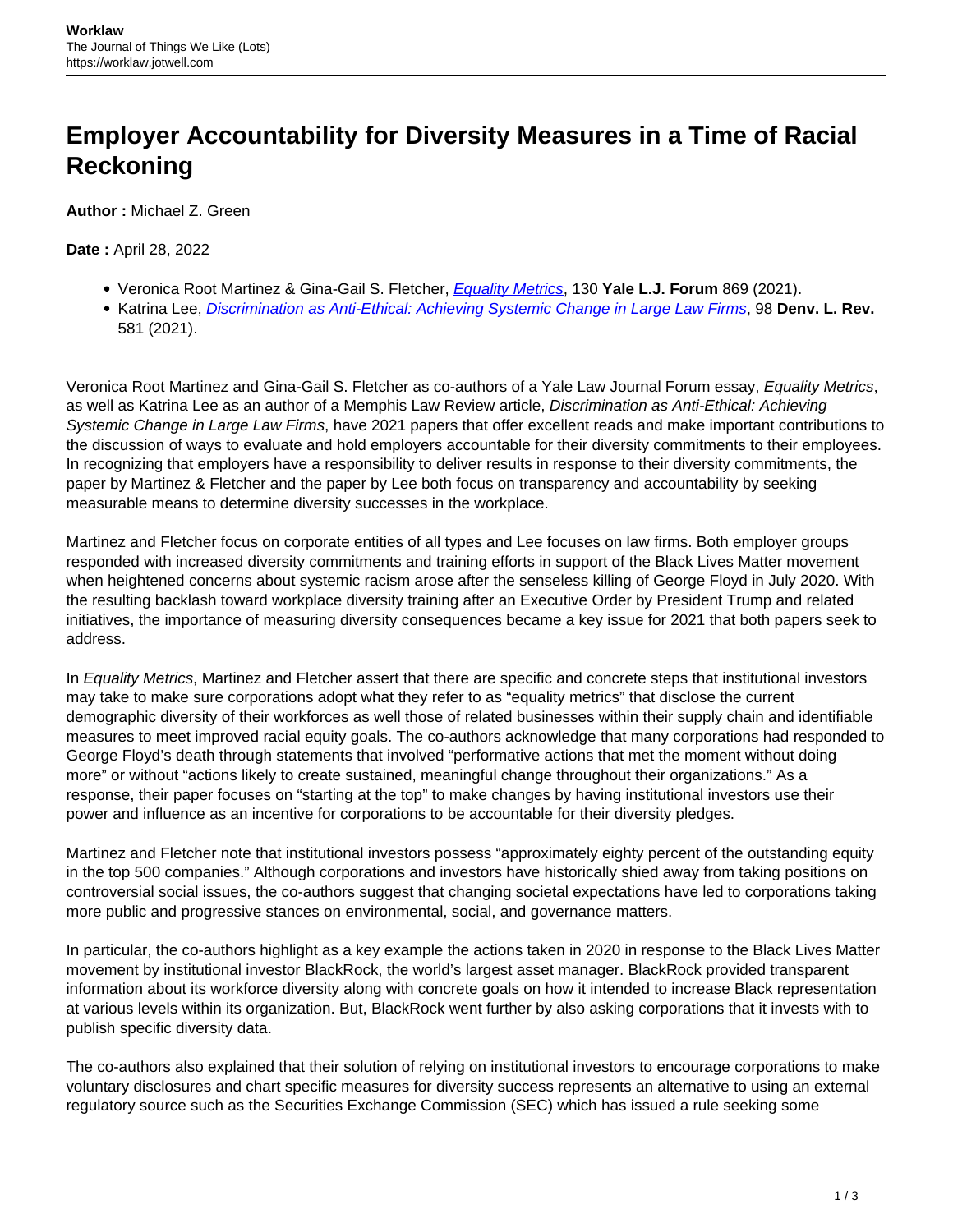disclosure of diversity information. They note that there are some limits and doubts as to whether the SEC may mandate corporate diversity actions.

Finally, in what I consider the most important aspects of the co-authors' arguments, they explain how the pressure by institutional investors to encourage more transparent data on diversity demographics and to seek more specific measures to deliver concrete results will have a synergistic effect on other market participants in addressing systemic workplace discrimination based on race. Specifically, they assert that creating a database of information "measuring a firm's current state of demographic diversity, setting a goal, measuring the firm's progress toward that goal in light of the strategies it employed" can lead to identifying broad and "valuable insights for not only the firm itself, but also for the market more generally."

This data set can establish a baseline for more comprehensive empirical analysis as to what measures are successful and those measures proving to be ineffective. Also, this transparent database of "equality metrics" can guide institutional investors and lead to changes in corporate behavior while debunking critics who do not accept the existence of any systemic discrimination and challenge any diversity efforts as being unnecessary and discriminatory.

Likewise, Lee pursues the same agenda of making employers more transparent in providing diversity data and being held accountable for their diversity pledges. Unlike corporate entities, Lee focuses on large law firms in her article, Discrimination as Anti-Ethical: Achieving Systemic Change in Large Law Firms, Lee describes how large law firms in the United States responded to the killing of George Floyd and also Breonna Taylor in 2020 by "issuing statements acknowledging systemic inequities and bias" while also pursuing "their commitment to diversity and inclusion, and to racial justice."

In noting that large law firms in the partnership ranks "remain very white and very male," Lee seeks to discover a mechanism that "holds large law firms accountable for perpetuation of systemic discrimination." Lee proposes that states should modify attorney ethics rules of professional conduct to require diversity transparency in pay practices, measures for self-assessment in obtaining milestones, and financial incentives to obtain compliance. Specifically, Lee seeks to modify Rule 8.4(g) of the ABA Model Rules of Professional Conduct and corresponding state ethics rules concerning discrimination and harassment in the legal profession.

In pursuing this objective, Lee catalogs the significant history of systemic bias and gender discrimination by large law firms in their partnership compensation decisions. Lee then explains how numerous initiatives aimed at increasing diversity and inclusion have failed in improving the representation of women and women of color at the partnership level. Lee asserts that current attorney ethics rules including Rule 8.4(g) regarding discrimination and harassment merely operate as "window-dressing . . . with no disciplinary force" to make law firms accountable to address terms and conditions including salary disparities. As a response, Lee argues for changes through a combination of state legislation and state modifications of the adopted Model Rules to mandate specific policies and procedures that law firms must comply with or face ethical sanctions.

In particular, and what is most salient to the issues identified in this Jot, Lee's proposal would require large law firms to provide transparency in pay information decisions and a self-assessment and reporting of progress in achieving stated milestones developed by either the state supreme court or by the ABA in its model rules as adopted by the states. The firms must report mean and median pay data across the law firm, including for both associates and partners, and also provide the gender and racial make-up of those assessing partner compensation. The milestones might include "biasinterrupting suggestions [to] include instituting a formal succession planning process; annualizing billables based on the average of months the attorney was at work; and accounting for a ramp-up and ramp down period." Lee views the self-assessment information as being extremely helpful in educating all firms in compliance with the diversity-related goals of the firm that have to involve more than just diversity training.

Lee ends her proposal by suggesting that there must also be a financial incentive for firms to comply with the transparency goals to achieve diversity and inclusion and to take efforts to meet established milestones. Such financial